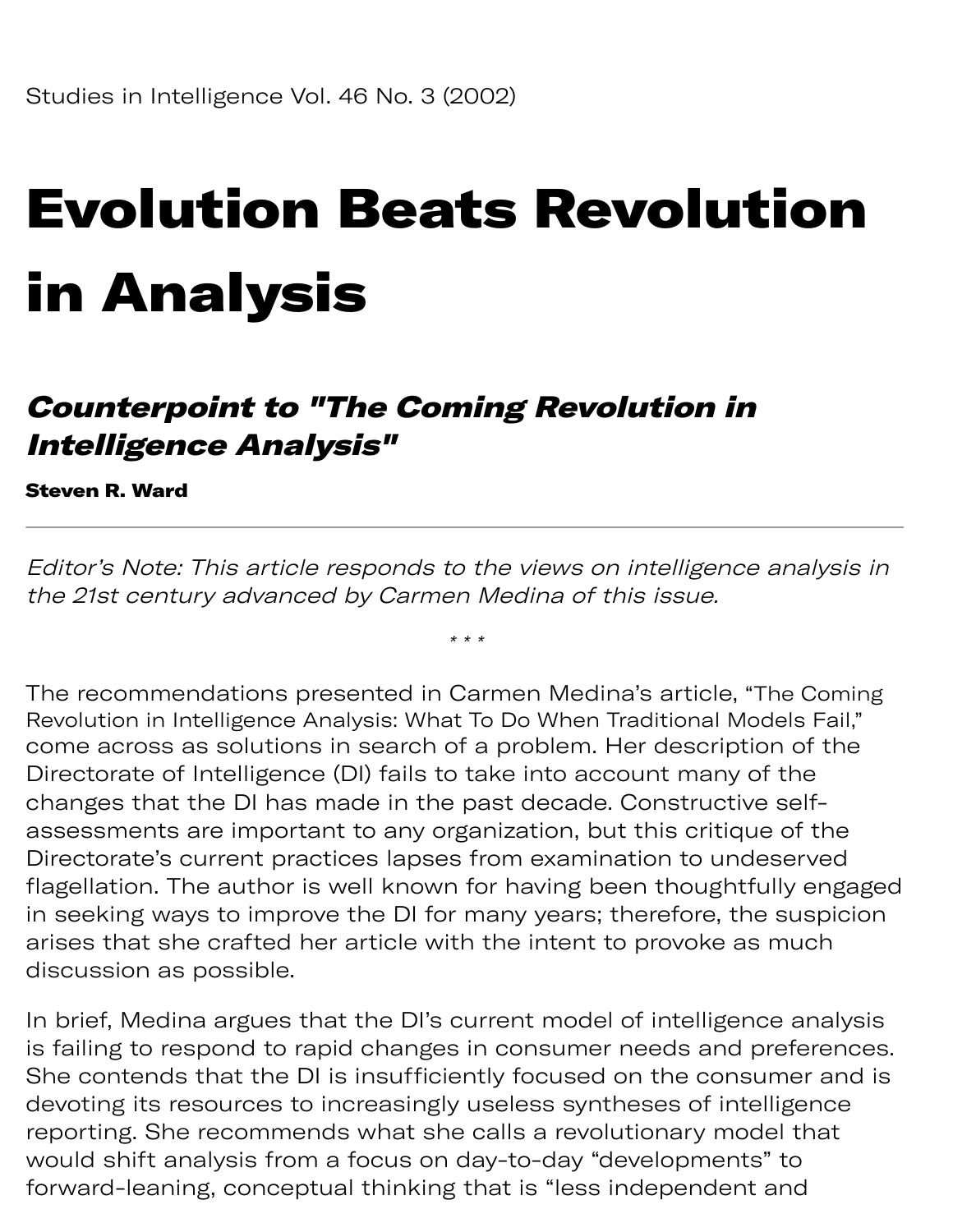neutral" and more tailored to the policymakers' specific needs.

ning eptual thinking tha dep

The article's main failing is that its primary contentions fly in the face of history and recent feedback from our consumers and Agency leadership. This essay joins the debate by commenting in general on Medina's thesis and defending, in particular, the DI's focus on "develop-ments" as the basis of any successful model of intelligence analysis.

#### Continuity or Stagnation?

Medina's description of the DI as stagnating in comfortable stability is demonstrably false. Change has been a constant feature of life in the Directorate in recent decades. The DI has undergone numerous reorganizations and adopted new approaches to the training of analysts to improve products and services. Analysts have developed closer working relationships with their counterparts in the Directorate of Operations, other agencies, and the military. The past decade, in particular, has been rife with change, resulting in greater emphasis on serving our primary consumers, a goal that Medina identifies with her "new" model for intelligence in the future. We have steadily increased our emphasis on the so-called "non-traditional" issues (counterterrorism, counter proliferation, and crime and narcotics), which Medina claims is lacking. Now, in the 21st century, we continue to experiment with ways to do our job and serve our consumers better, particularly at the Issue Group level and below. $^\mathrm{1}$ Admittedly, some analytic tradecraft and management practices at the office level and above may appear static, but the existence of some weak pockets does not prevent the continual rise of new ideas for ways to better serve our consumers with both "finished" intelligence (coordinated, reviewed, and polished publications) and less formal products and services.

In asserting that DI work procedures need to change, Medina appears to confuse continuity and reliance on fundamental processes with stagnation. To underscore her point that not enough has changed, she writes that a DI analyst from decades ago would recognize our work processes today. This should be no more surprising, however, than the contention that a carpenter from centuries ago, while probably amazed by power saws, nail guns, laser levels, and new construction materials, would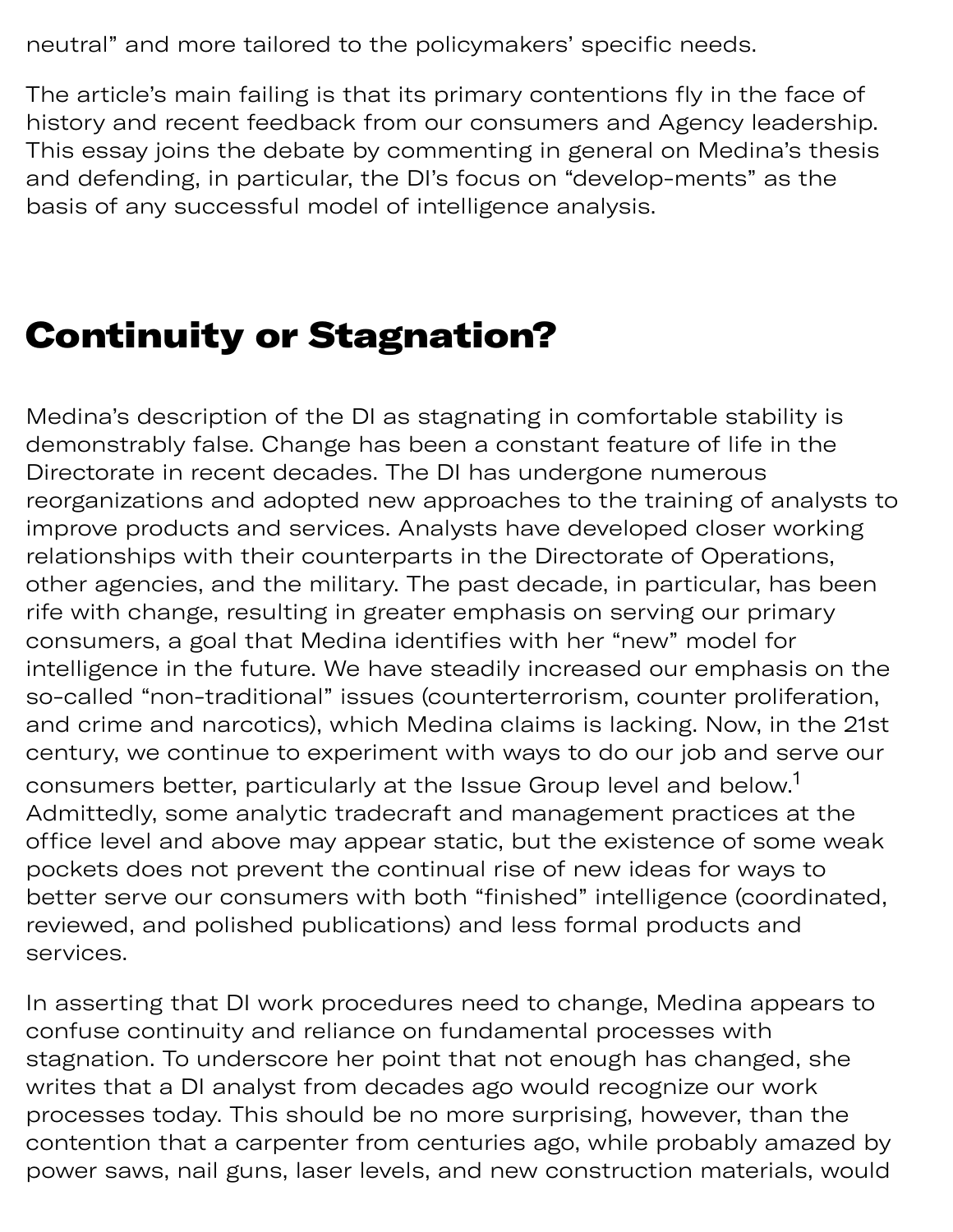still recognize the basic work performed by today's homebuilders and cabinetmakers. Some tasks and procedures are best completed in wellestablished ways. This includes the handling of intelligence by the DI, which, it is probably fair to say, George Washington and possibly Julius Caesar would recognize and understand as consistent with the proper processing of information used for statecraft and military operations. Many fundamental aspects of what Medina describes as the "traditional model" of analysis preceded the creation of the CIA and hold up as solid approaches to intelligence analysis even as our tools change.

#### Old and New Assumptions

Medina's breakdown of various assumptions about DI tradecraft into "old" and "new" categories is unconvincing. $^2$  None of the four "old" assumptions —that policymakers need a service to update them on developments and that the DI has unique insights to tell them what events mean—can be dismissed outright as outmoded, although the degree of their applicability may be changing. Her critique also fails to take into account the wide variety of consumers that the DI serves, ranging from the Executive Branch and the Congress to the military and foreign intelligence partners. The old assumptions may no longer apply well to some policymakers at high levels, but they are still valid for many around the policy community. Most of the so-called "new" assumptions—that policymakers already know about events, understand their significance, and have their own access to raw intelligence—have been in play since at least Robert Gates's tenure as Deputy Director for Intelligence (DDI) in the early 1980s. Again, the degree of application has varied over time, but they are not new, whether referring to our current focus on the President as "First Customer" or our longstanding engagement with lower-level policymakers. To the DI's credit, it has constantly striven to "optimize" itself, to use the author's term, against the goals implicit in these assumptions by the changes made over the past decade.

The author's call for certain analysts to specialize in "complex analysis of the most difficult problems" seems to ignore signal efforts along this line that the DI has already undertaken, such as DDI Douglas MacEachin's advocacy of structured argumentation through "linchpin analysis" or the creation two years ago of the Senior Analytic Service to promote in-depth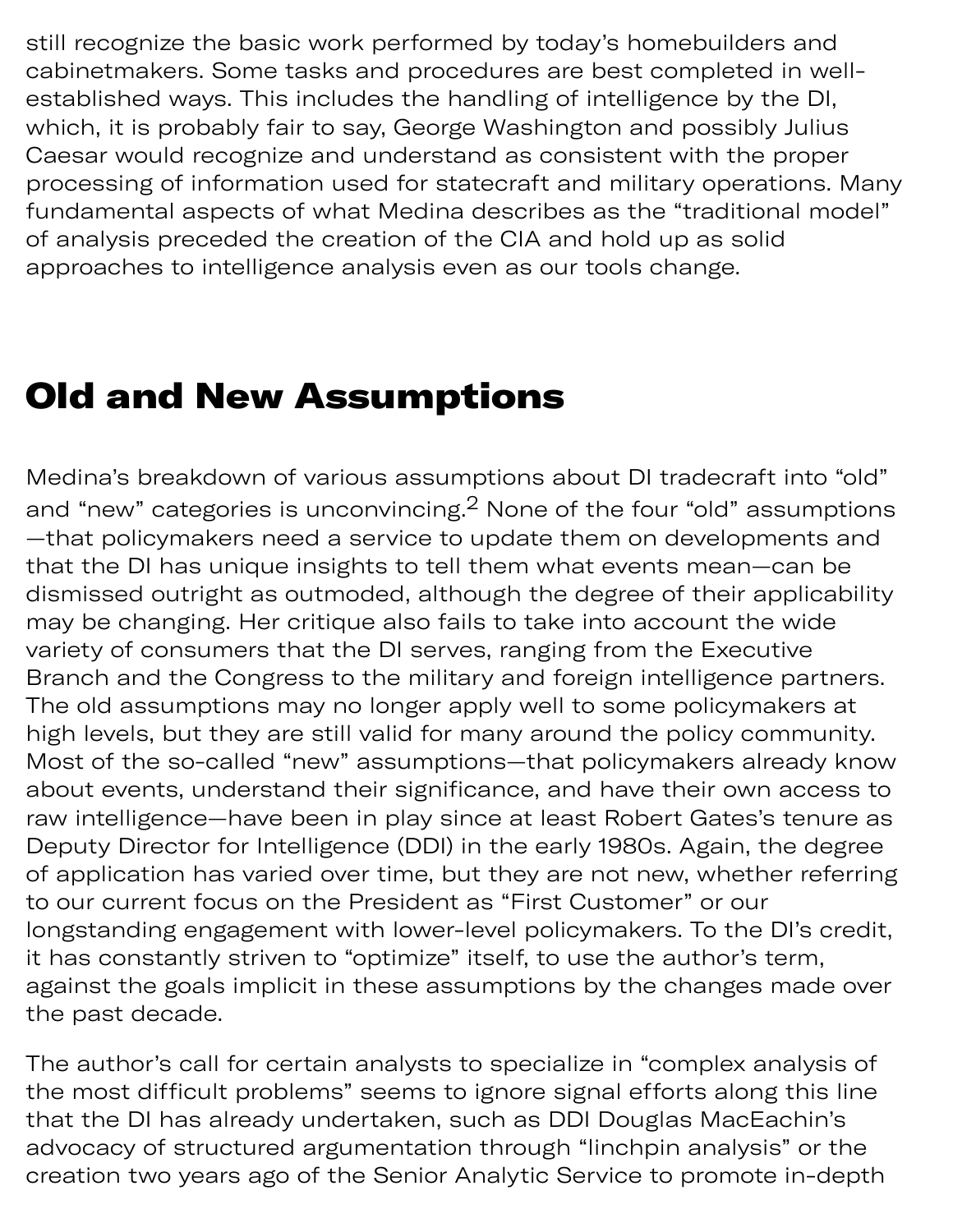Jack Davis and others have led efforts since the late 1980s to encourage creative thinking and strengthen the Directorate's customer focus through "alternative analysis," which uses various methods to deal with uncertainty, and "opportunity analysis," which identifies levers for manipulation by US policy. Our success, or lack thereof, in these fields may be open to debate, but the concepts are neither new nor exclusive to 21st century analysis.

As for Medina's recommendation that more attention be given to "nontraditional intelligence issues," one can only remark that the Counterterrorist Center recently celebrated its 15th anniversary and the Crime and Narcotics Center was created in 1989. Moreover, our analysts were supporting arms control and analyzing arms transfers long before the term "counterproliferation" came into vogue.

Medina's article proposes that "as policymakers continue to raise the standards for intelligence analysis, we may need to change more than just our assumptions and work habits," completely revamping "the fundamental characteristics of intelligence analysis carefully developed

during the last half of the twentieth century."<sup>3</sup> The suggestions that Medina presents as "heretical" seem, when stripped of dramatic descriptors, to be a mix of the current best practices in the DI. Assigning more positive adjectives to the proposed 21st century model than to the traditional model—"bold," "complex," precedent-shattering" versus "cautious," "hierarchical," "precedent-based"—may reflect desirable areas of growth for the Directorate, but adds nothing substantial to the case for abandoning our current model.

#### Revolution or Evolution?

Claims of dramatic shifts in large systems, whether the environment, a national economy, or a US government agency, always need to be viewed with some skepticism. Systems do not change overnight, especially those affected by some of the more immutable traits of human nature. Medina's claims about a new environment of information abundance radically altering policymaker needs are overstated. They echo much of the "new economy" thinking that, as good as it sounds, is increasingly unconvincing as it has been put into practice. Not too long ago, The Washington Post ran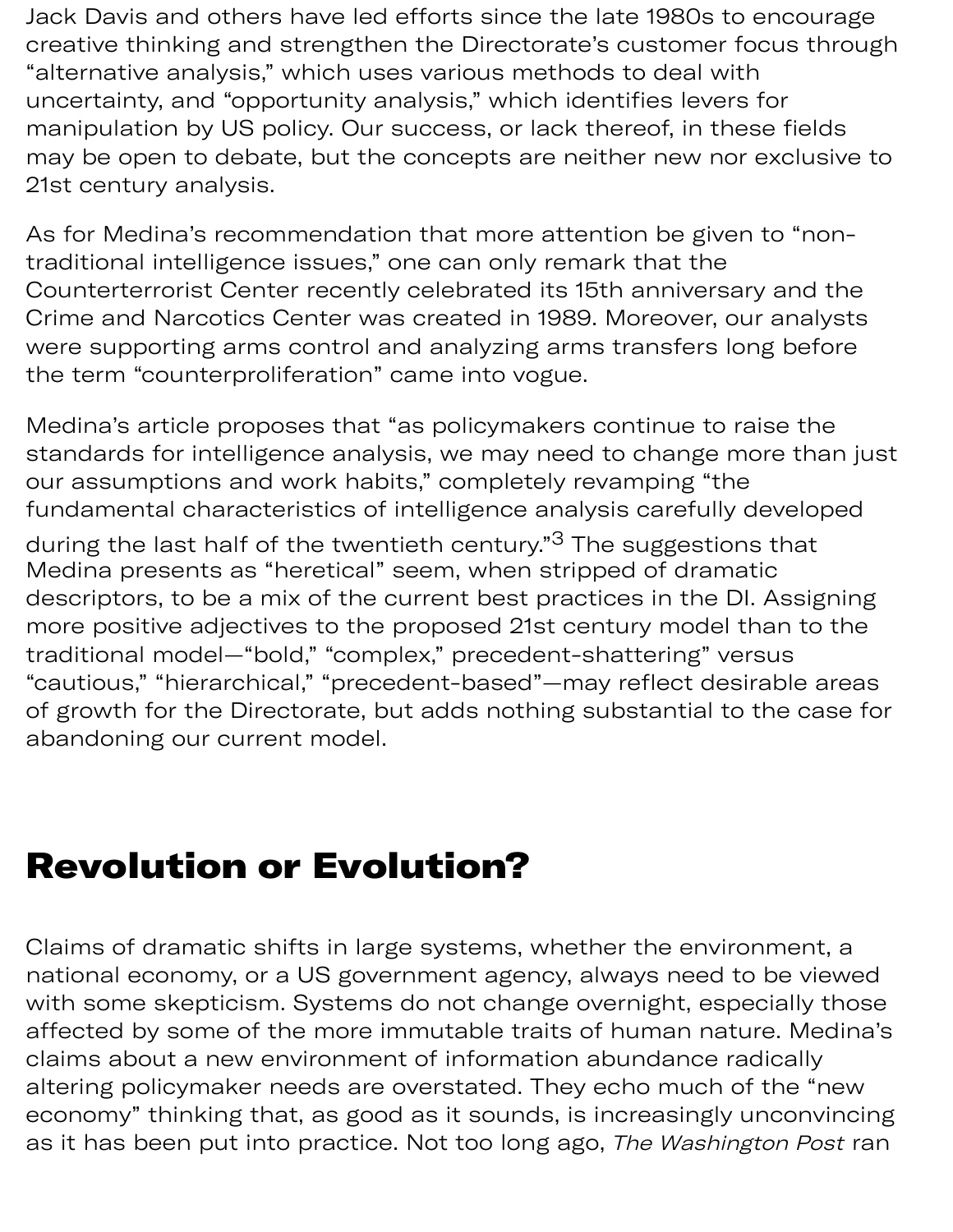a series of articles on "The Rise and Fall of Michael Saylor," the Microstrategy chief who became a multi-billionaire, then watched his wealth and his company collapse after bad accounting practices took the luster off his vision of how to handle the new environment of information abundance. $\rm ^4$  The series reminds us that untested theories, especially when presented in glowing terms to excite the imagination of investors and managers, often promise more than can be delivered and more than, in practice, anyone wants.<sup>5</sup> The DI, like many corporations, already has a good and useful product. When consultants and others come to us saying that everything has changed and so must we, the proper response before investing significant resources ought to be "prove it."

Undeniably, the author is correct in asserting that more information is moving through more channels of communication today than ever before. As was discussed on the "Friends of Analysis" electronic database in the late 1980s, the DI has been losing its comparative advantage as an information supplier ever since the White House Situation Room was established under President Kennedy. Today's data abundance needs to be viewed realistically, however: much of the information is redundant, and much of it, to be blunt, is garbage. The DI serves as a useful filter for helping policymakers deal with the infor-mation torrent. No matter how many channels of information exist, a policymaker has at most two eyes, two ears, and 24 hours in a day.

No one disagrees that policymakers benefit from intelligence tailored to their needs. This is not new—debates have raged in the Directorate about how to harness new technology to better serve the policymaker for decades. The issue about the right mix of more policy-linked "opportunity analysis" versus more fact-based "objective analysis"—never truly an either/or proposition—goes back to the Sherman Kent-Willmoore Kendall debate of 1949.<sup>6</sup> Moreover, while concepts and ideas that put facts to use are more valuable than facts alone, we have to question whether policymakers will extend a warm welcome to analysts seeking closer involvement in the policy process. Can we be sure that most policymakers want the proximity proposed in Medina's article? Human nature being what it is, might they not become more jealous and aloof when dealing with policy-related ideas from analysts (secrecy and surprise being valued as much by policymakers in interagency battles as by generals in wartime)?

It is not this article's intent simply to gainsay everything Medina puts forward. Perhaps a general critique of the article could be summed up as: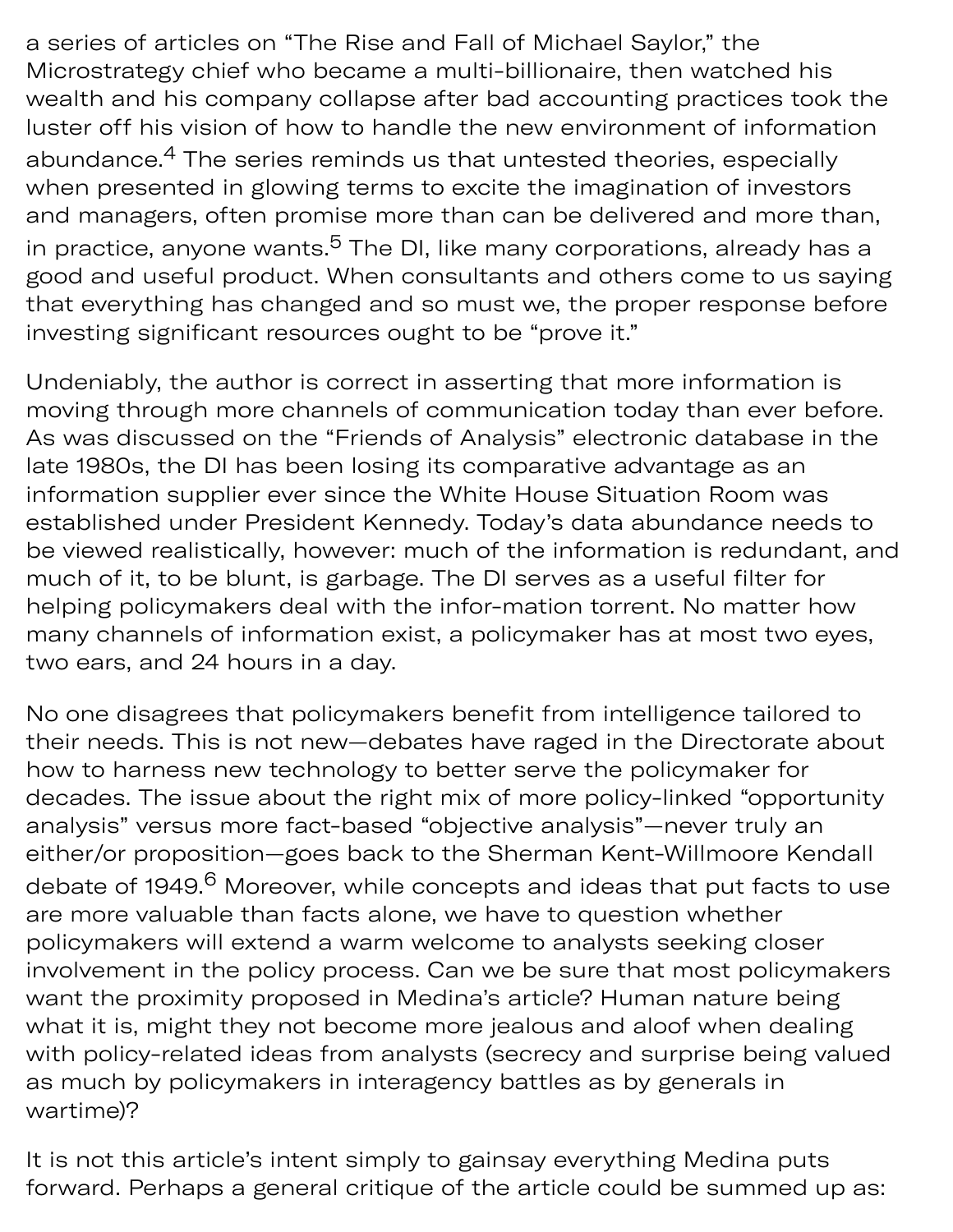more proof needs to be shown that the traditional model has failed and that significant change, much less a revolution, in the DI is needed. As I see it, the main problem with the traditional model is that it occasionally albeit still too often—is inconsistently or poorly applied. Medina's specific contention that the current model wrongly focuses on events and developments at the expense of consumers, however, calls for a strong counter-argument.

#### Importance of Focusing on Developments

Policymakers' intelligence demands in the wake of 11 September 2001 show the enduring value of analysts providing support that, at least in part, responds to the "old" assumptions laid out by Medina: Senior officials needed help keeping current on, and interpreting, "developments" related to global terrorism. In any crisis, our consumers' need for intelligence support is intensified. Historically, the DI's first response has been to establish a task force to provide a continuous watch on developments and to report on them in once- or twice-daily Situation Reports. These steps have generally been well received—and often vigorously demanded—by our traditional consumers and the inevitable new users among the military commands and civilian agencies. Task force activities do not reduce other intelligence support. Instead, the assignment of some analysts to focus on breaking events frees other analysts—often those with in-depth expertise —to concentrate on the broader picture, the "hard questions," and direct responses to policymaker requests.

Between October 2001 and April 2002, analysts working on Afghanistan were inundated with requests from senior policymakers to track developments in the region. The resulting high-level, event-driven "current intelligence" was shown to be an essential, but not necessarily the essential part of a successful model of intelligence analysis. Although details cannot be provided in an unclassified article, the demand for DI updates and interpretation was strong. One can argue that crisis support is sufficiently different from routine support to policymakers that it only temporarily tips the balance in favor of a focus on developments at the expense of the provision of more conceptual, policy-relevant products. In my experience, however, policymaker requests support the view that a focus on developments is fundamental to intelligence analysis under any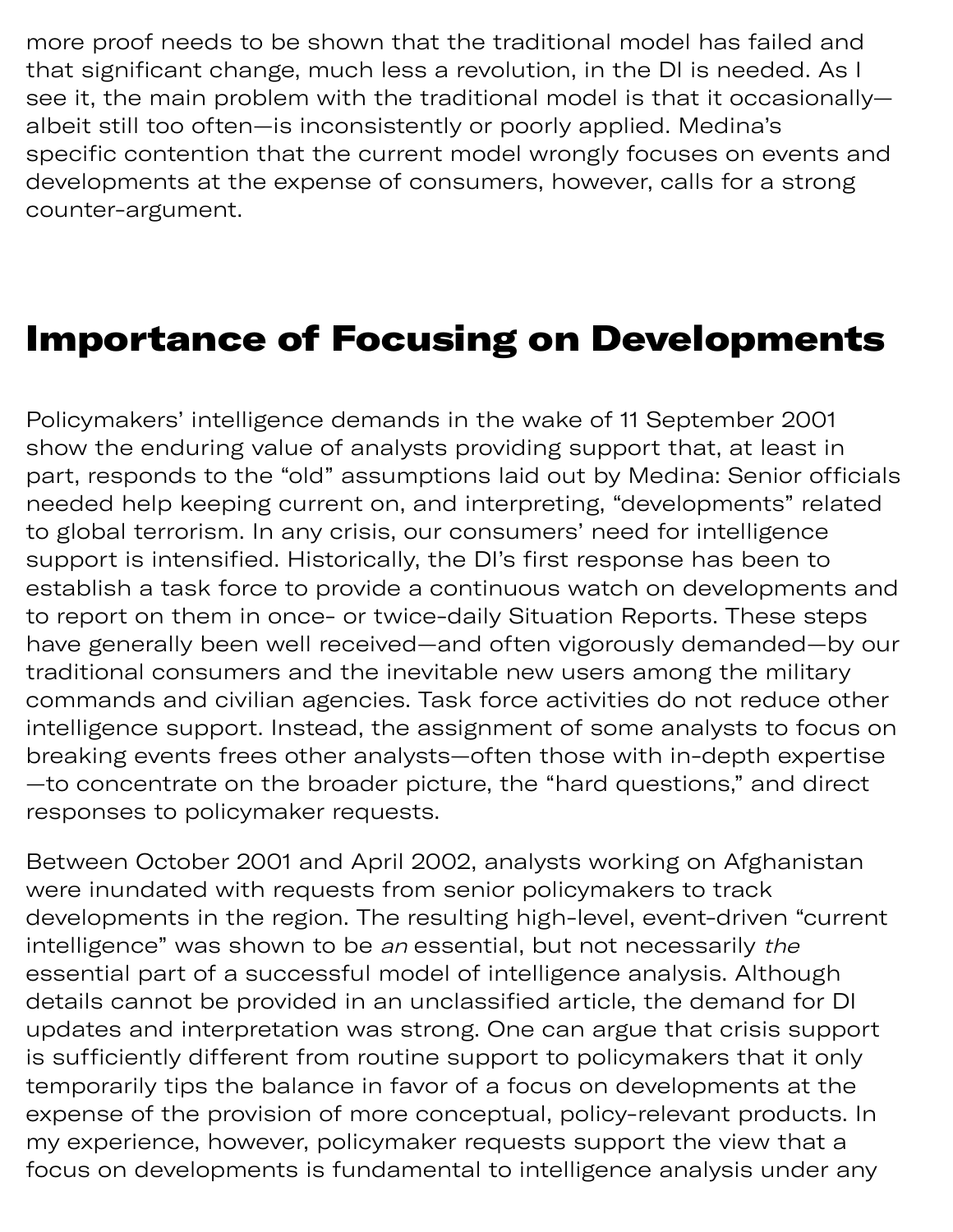# Myth of the Well-Informed Policymaker

As Medina notes, most policymakers are knowledgeable about their areas and are well read on issues relevant to their responsibilities. They also are very busy people, however, who have constant demands on their time and attention. In an era of information abundance, it follows that policymakers will be hard pressed to review and synthesize for themselves all of the available worthwhile information. If, as Medina says, analysts require up to two hours each day to read through the overnight traffic, can busy policymakers cover the same ubiquitous raw intelligence and still read domestic and foreign newspapers and periodicals and work their professional and informal information sources without any assistance from the DI or other Intelligence Community (IC) analysts? Raw intelligence, especially material with special controls, is not widely available to policymakers outside the National Security Council. Can the many policymakers who lack secure storage facilities adequately analyze raw intelligence reports that they may see only briefly and recall and incorporate related information without some help? Finally, can policymakers who travel regularly come up to speed easily upon their return?/p>

For the exceptional policymaker, the answer to the questions above may be "yes," but most are likely to need help and probably value the ability to draw on DI analysts for updates. Moreover, while the Director for Near East Affairs at the NSC might not read an article in the IC-supported Senior Executive Intelligence Brief (SEIB) except when catching up on developments while he was away from the office, a director covering transnational issues probably would welcome a SEIB article that alerts her to the need to shift her attention to another country within her broad account. $^7$  The CIA's White House briefers and intelligence representatives assigned to various policy agencies should be specifically asked how often they rely on fact-based, descriptive background notes that provide details about events and their historical context to answer questions by high-level policymakers during their morning briefings. Such metrics are likely to confirm that knowledge about developments is critical to providingstrong intelligence support downtown.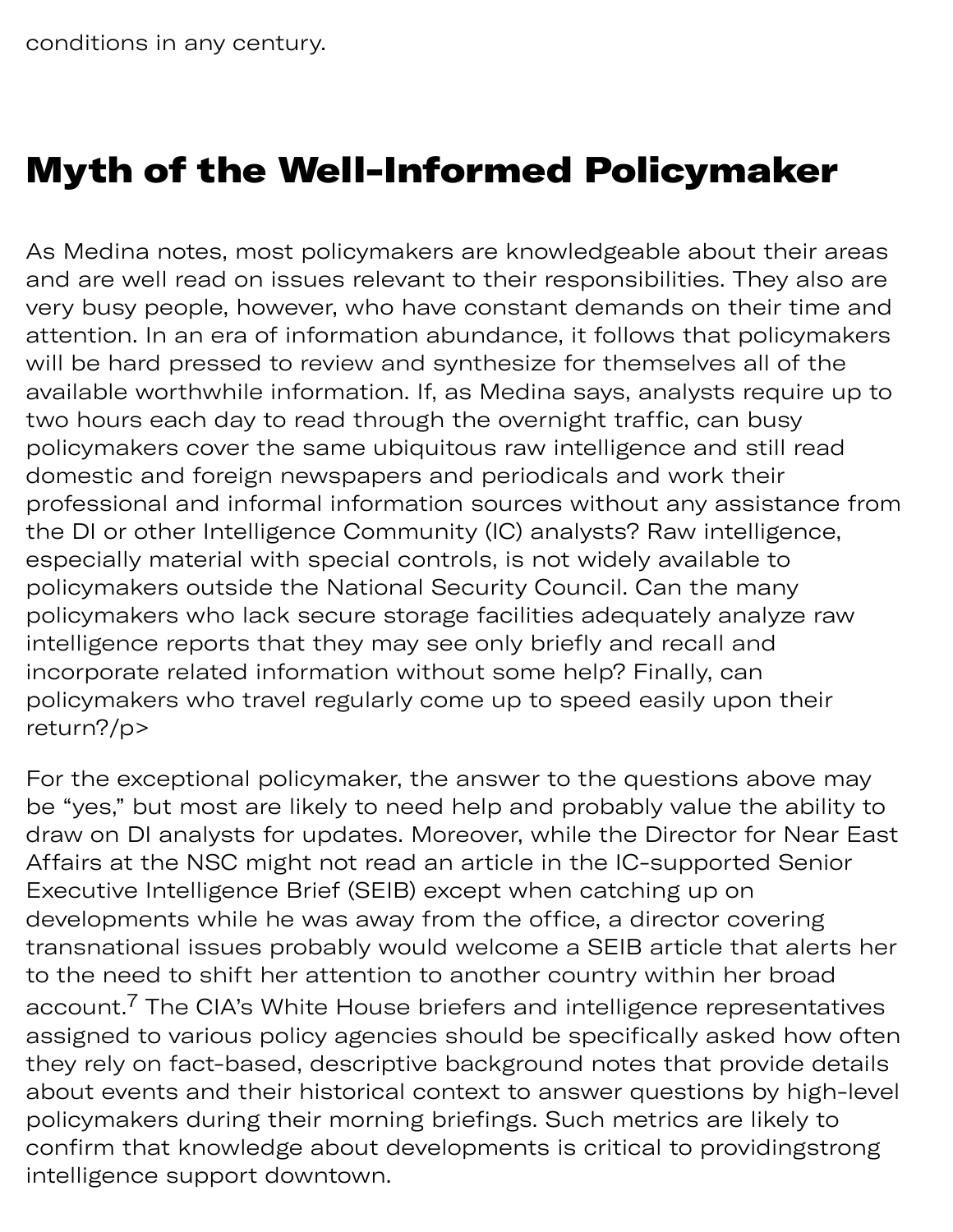To maintain credibility, an analyst would be wise to be as conversant in developments and disseminated raw intelligence as the policymaker being served. Few things undermine a policymaker's confidence as rapidly as an analyst's lack of familiarity with widely available information about developments in countries and issues relevant to ongoing policy discussions. Moreover, keeping current on events provides the foundation for identifying the discontinuities in foreign happenings that the DI needs to highlight to policymakers as potential warning signs of political/economic/military shifts inimical to US interests.

# The Case for an Event-Focused Publication

As the only IC-coordinated current-intelligence product, the SEIB tries to serve a wide audience, drawing primarily on raw intelligence of routine sensitivity. Medina accepts that analysts should understand current developments, but she seems to view the recording and tracking of developments in a written publication as unworthy of the DI's energy and resources. The SEIB is heavy with political analysis, the type of analysis that policymakers need least, in her view, because it is too general and does not carry the policy relevance of memos written in direct response to consumer questions. Her description of the SEIB—and its predecessor, the National Intelligence Daily (NID)—is on the mark, but this is not necessarily a weakness. Because political activity worldwide tends to be more dynamic than economic or military activity, it is logical that a publi-cation operating under the SEIB's guidelines would be general and political in its focus. To criticize it for not being as specific as requested memos is unfair and overlooks the SEIB's role in prompting many of those policymaker requests in the first place. In fact, we should welcome such an iterative process of engaging with policymakers.

But is such a broadly focused publication useful? Or is it superfluous to the policy process. Over the years, I have asked policymakers about the value of the SEIB/NID. Virtually no one has contended that analysis presented in the daily publication has directly affected a policy decision. More than a few, however, have observed that the daily publication has often contributed to the tone of policy debate—primarily by capturing developments and recording IC thinking, thus providing a common base of information. Many policy meetings involve large groups of interested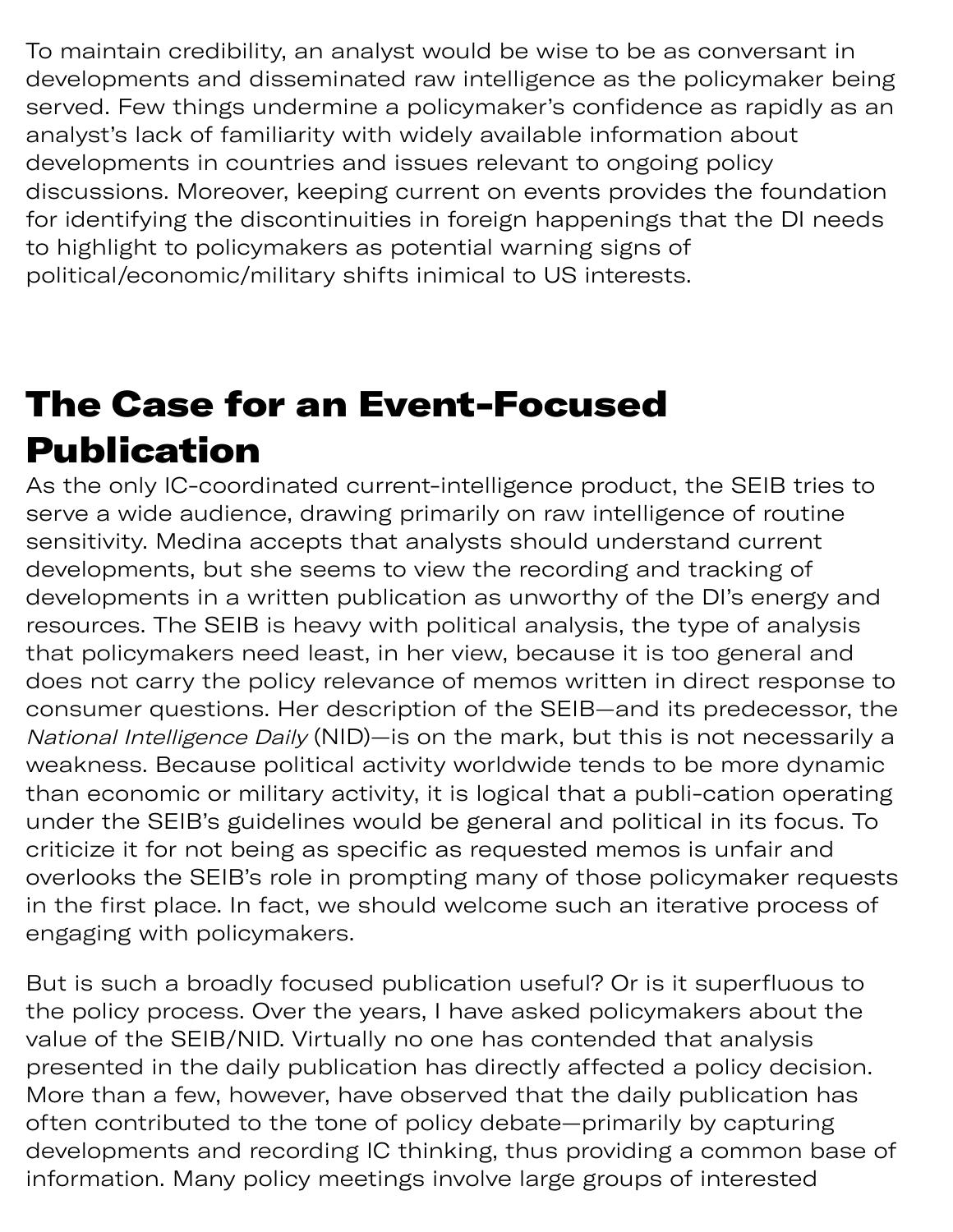officials, ranging from those intimately involved with the specific issue under discussion to those with broad or secondary responsibilities. The SEIB serves as a widely available point of reference on foreign events relevant to the discussion. Seen in this light, the daily intelligence publication seems a lot less dis-pensable than it might look to an individual senior policymaker. A general point of reference such as the SEIB is worth keeping, even as we attempt to achieve more ambitious objectives for the publication under the current or the proposed analytic models.<sup>8</sup>

#### Getting From Here to There

No serious student of intelligence analysis can take issue with the contention that analysts should aim to focus first on the customer, concentrate on ideas, and think beyond finished intelligence. The question is how to reach this stage of excellence. The quality of new DI analysts has probably never been higher, but it is still a rare young analyst who has the ability to perform at the level required to support Medina's proposed model for analysis.

In recent years, the DI's increased emphasis on training reflected a corporate recognition of the need to build and maintain basic tradecraft skills. Current-intelligence publications, which tend to be event focused, are one of the few remaining ways for analysts to develop such skills and build the foundations for creative thinking. If the Directorate wants all of its analysts to be able to answer policymakers' "hard questions," it needs to give them opportunities to learn to trust their "intuition," which grows out of mastering the details of their accounts and polishing writing and presentational skills. Once seasoned, analysts can turn from devoting time to current intelligence to addressing specific consumer needs. Current intelligence prepares analysts to respond quickly to policymaker requests, easing the jump from the descriptive and general analysis published in the SEIB to the more sophisticated thinking that goes into memorandums, emails, and phone responses directly to policymakers.

Devoting time to other serial publications also should be seen as an investment in the future, not a distraction. Top-level policymakers may not miss the developments covered in the *Economic Intelligence Weekly* or some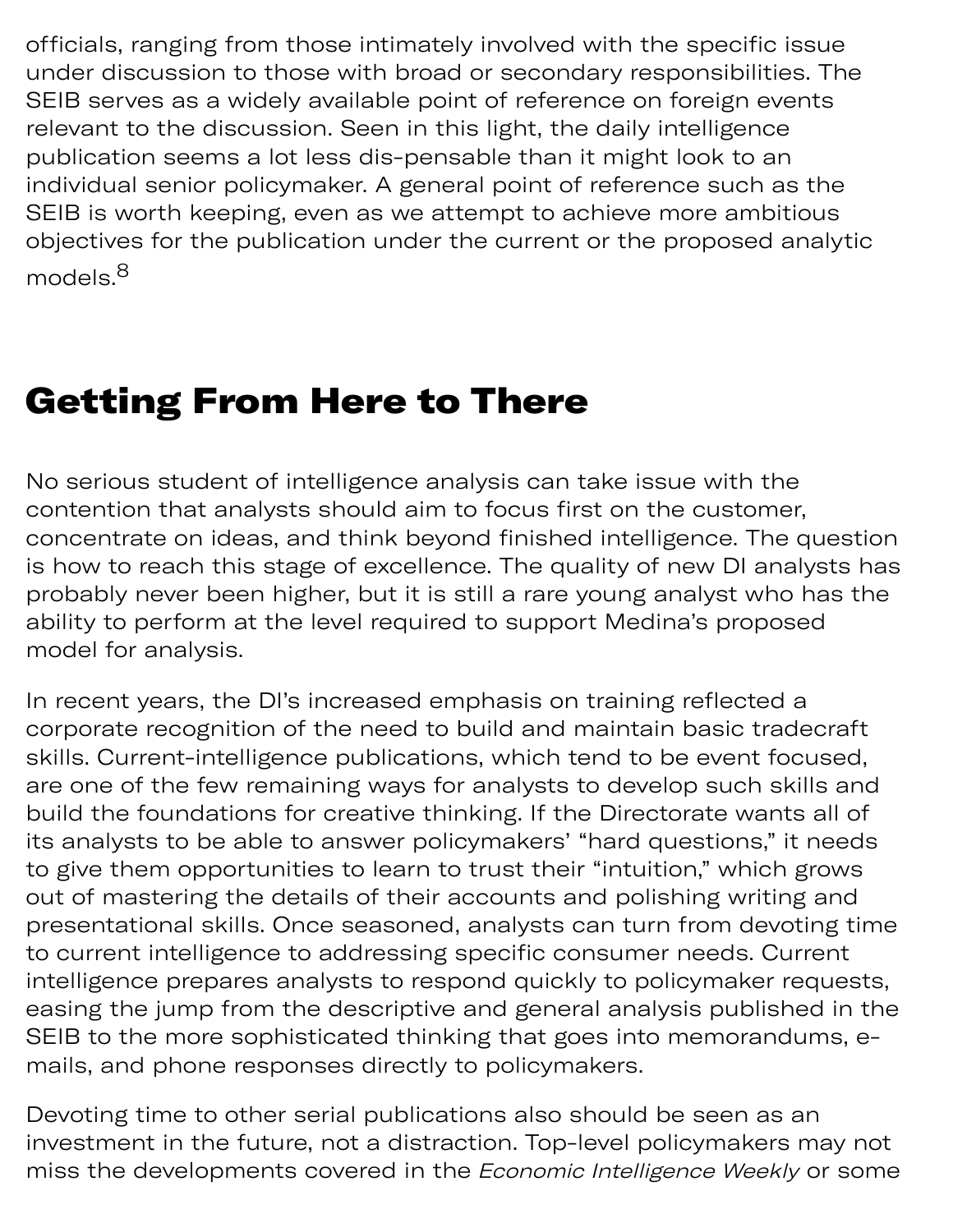of the other discontinued serial publications, as Medina points out; however, most branch chiefs and analysts who remember these types of publications regret their passing—or should, if they do not. They were a valuable tool to develop young analysts through self-directed research and peer and manager review. Many of us remember them as valued outlets for exploring ideas and floating new lines of analysis. Like current intelligence, serial publications were primarily descriptive, and thus were also a great repository of reference material. It is not beyond our collective wit in the DI to devise a process that serves our consumers well while allowing our analysts to benefit from the exercise of their tradecraft and, dare we dream, revive some of the fun of writing for serial publications, either as part of the current intelligence process or through the use of serial flyers and other products.

### The Traditional Model Can Work

The goals expressed in "The Coming Revolution in Intelligence Analysis" are laudable, but they smack of an unattainable perfection, especially when so-called "revolutionary" changes are the solution. The article distorts our current practices and overlooks the diversity of the DI in an effort to legitimize the proposed new model. This is a weak foundation on which to advance solutions whose unexpected costs could include the neglect or abandonment of useful processes and institutional destabilization. These potential dangers are not, by themselves, reason to reject a revolutionary approach to analysis, but they should impose caution on those calling for radical change.<sup>9</sup> For now, the **evolution** of the Directorate appears to be working well and should not be abandoned for an alleged speedier process without better cause than that presented in Medina's article.

At its heart, the article is criticizing the DI's office-based culture, where considerable autonomy can result in components choosing different paths. Many would argue that the problem is that the current model for analysis has not been applied consistently across the Directorate. Many of the shortcomings that Medina lists are the result of this uneven application and the failure to solidify the corporate foundation of basic tradecraft skills. This raises doubts that a new model would be any easier to adopt than the current one. Successful change in any organization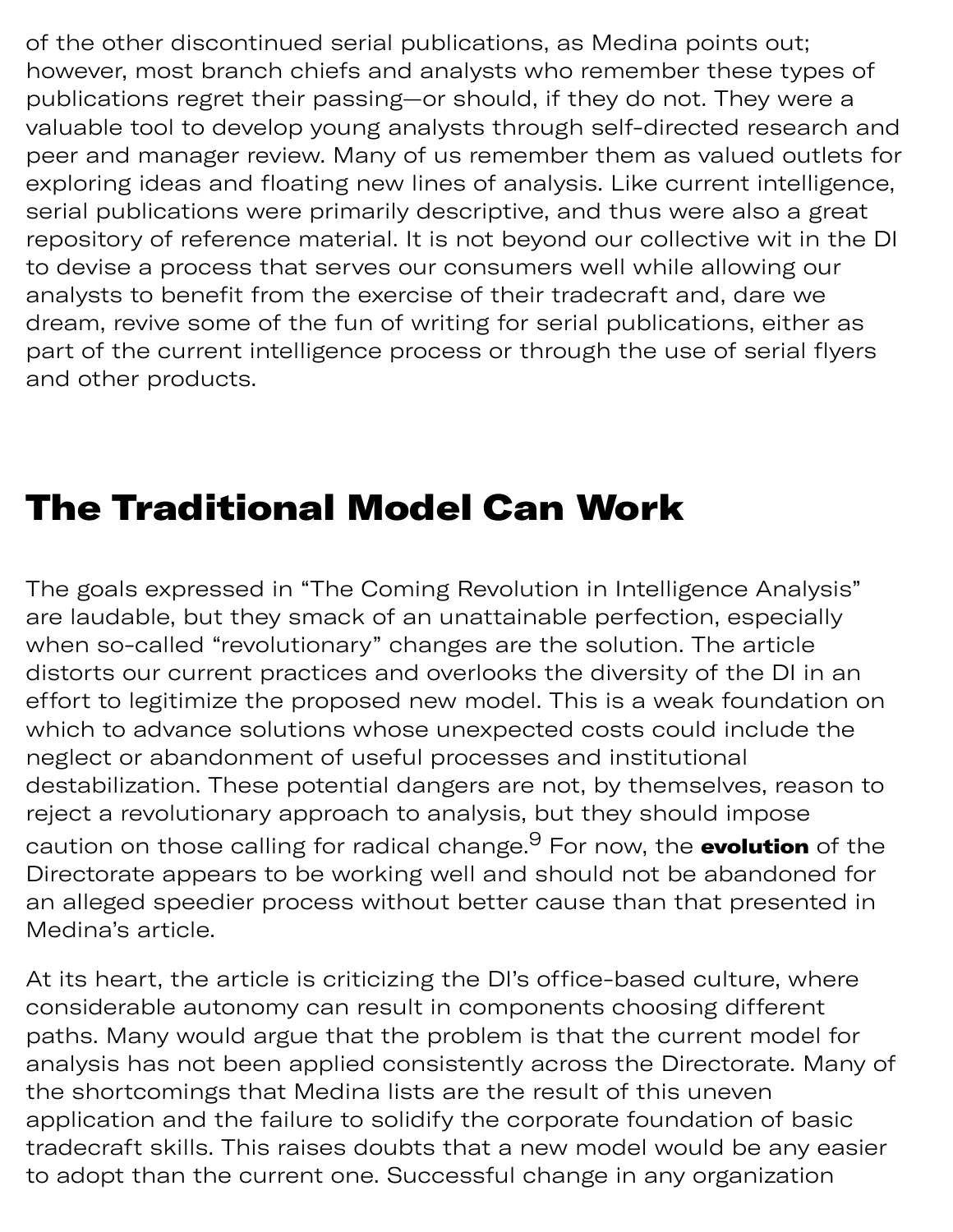requires either a dramatic and widely accepted shift in basic principles or years of sustained attention to shaping processes and values. In both cases, senior leadership needs to demonstrate what it truly values by using the full gamut of its abilities to promote and reward the desired behaviors.

Rather than trying to jumpstart the process of altering the Directorate's office-based culture with another round of disruptive changes, the DI would be better served by continuing to seek improvements at the margins. Some Issue Groups and Teams have shown that it is possible to achieve an optimal balance between the attention they pay to current developments and customer service, between building analysts' skills and providing timely and valuable responses to policymakers, and between maintaining their analytic integrity and tailoring support to meet policymakers' needs. In short, we know what needs to be done and how to do it. The challenge is for our senior leadership to show through its actions that to achieve the most ambitious goals of responsiveness and relevance across the Directorate it will enforce a high corporate tradecraft standard and solidify our foundation of analytic and managerial skills through training, opportunity, and accountability.

#### Footnotes:

 $^{\text{1}}$  In late 1996, the DI underwent a major reorganization, which entailed combining several office-level components, converting division-level units into Issue Groups, and calling subordinate branches, "teams."

 $2$  See pp. 24-25 of Carmen Medina's article, "The Coming Revolution in Intelligence Analysis: What To Do When Traditional Models Fail," in this issue (vol. 46, no. 3) of Studies in Intelligence.

 $3$  See p. 27 of Medina's article in this issue.

 $4$  See the four-part series by Mark Leibovitch, "Microstrategy's CEO Sped To the Brink," The Washington Post, p. A01, 6-9 January 2002.